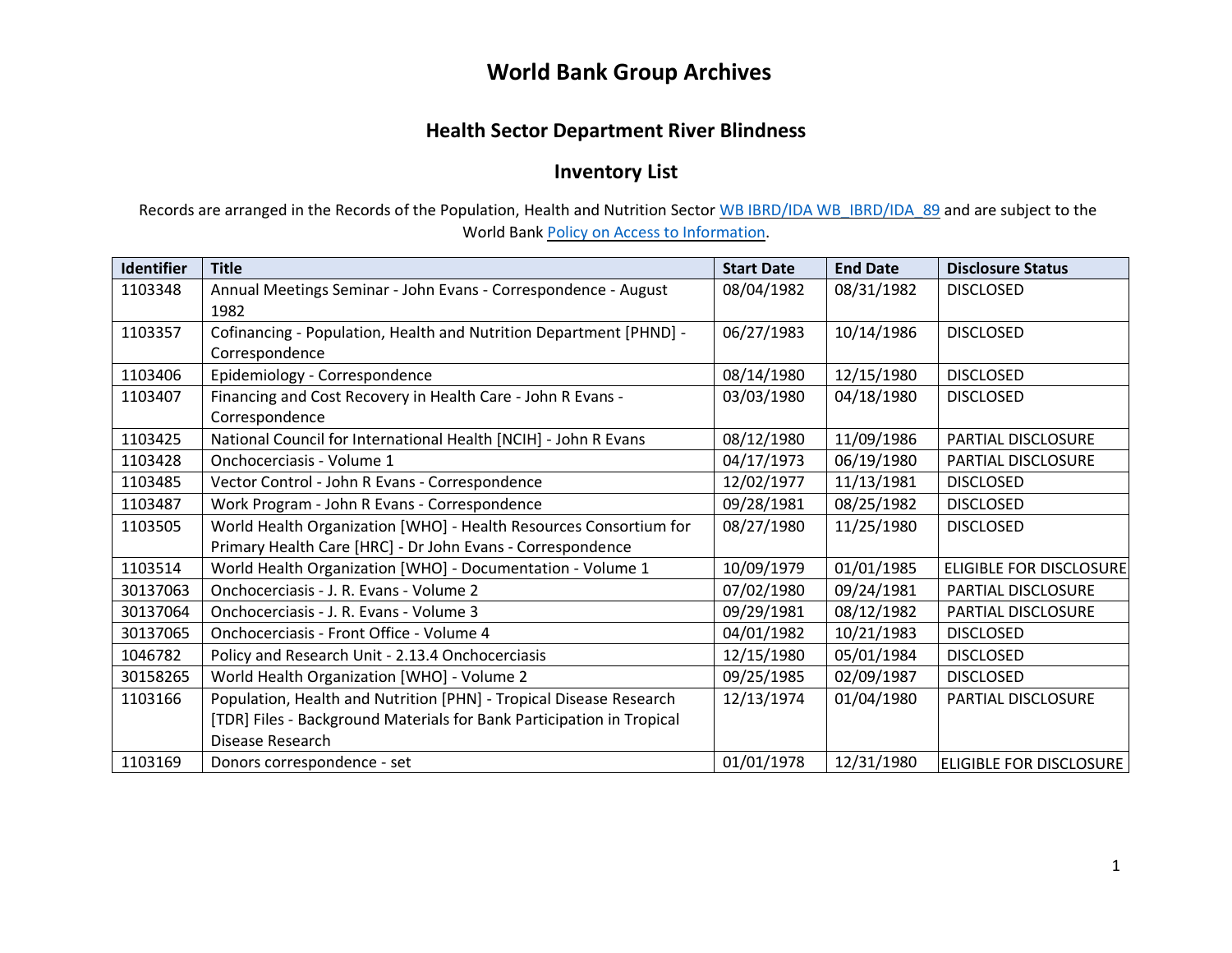# **World Bank Group Archives**

| 1103172 | Population Health and Nutrition [PHN] - Tropical Diseases Research      | 06/28/1978 | 10/13/1980 | <b>ELIGIBLE FOR DISCLOSURE</b> |
|---------|-------------------------------------------------------------------------|------------|------------|--------------------------------|
|         | [TDR] Files - 3.3.2 - United Nations Development Programme [UNDP]       |            |            |                                |
|         | until October 1980                                                      |            |            |                                |
| 1103173 | Population, Health and Nutrition [PHN] - Tropical Disease Research      | 08/03/1976 | 11/26/1980 | PARTIAL DISCLOSURE             |
|         | [TDR] Files - Donors Correspondence, USA                                |            |            |                                |
| 1103175 | Population Health and Nutrition [PHN] - Tropical Diseases Research      | 04/07/1978 | 03/17/1980 | <b>ELIGIBLE FOR DISCLOSURE</b> |
|         | [TDR] Files - 4.5 - Tropical Diseases Research [TDR] Fund - World       |            |            |                                |
|         | Health Organization [WHO] Voluntary                                     |            |            |                                |
| 1103212 | Organization, Management and Staffing of Special Programme for          | 03/01/1981 | 06/25/1981 | <b>ELIGIBLE FOR DISCLOSURE</b> |
|         | Research and Training in Tropical Diseases [TDR] - Study - 1981         |            |            |                                |
| 1103228 | Population, Health, and Nutrition [PHN] - Special Programme for         | 07/04/1979 | 03/15/1982 | PARTIAL DISCLOSURE             |
|         | Research and Training in Tropical Diseases [TDR] - Bank Participation   |            |            |                                |
|         | and Joint Coordinating Board [JCB] Health Research                      |            |            |                                |
| 1103283 | Background material for Bank participation in tropical diseases         | 01/01/1974 | 12/31/1980 | <b>ELIGIBLE FOR DISCLOSURE</b> |
|         | research - set                                                          |            |            |                                |
| 1103300 | Onchocerciasis Fund Agreement - 1979                                    | 09/19/1979 | 09/19/1979 | <b>ELIGIBLE FOR DISCLOSURE</b> |
| 1103301 | Onchocerciasis budget - set                                             | 01/01/1982 | 12/31/1987 | PARTIAL DISCLOSURE             |
| 1103302 | Onchocerciasis Chemotherapy - Correspondence                            | 12/16/1981 | 06/30/1983 | <b>DISCLOSED</b>               |
| 1103303 | Onchocerciasis - 5v                                                     | 01/01/1981 | 12/31/1987 | <b>ELIGIBLE FOR DISCLOSURE</b> |
| 1103323 | Socio Economic Development Studies in the Onchocerciasis Control        | 12/01/1987 | 12/01/1987 | <b>ELIGIBLE FOR DISCLOSURE</b> |
|         | Programme Area Preparatory Phase - Interim Report - December 1987       |            |            |                                |
| 1057496 | Operational Policy - Population, Health and Nutrition [PPHN] - Tropical | 02/02/1978 | 12/31/1978 | ELIGIBLE FOR DISCLOSURE        |
|         | Diseases Research 1978 / 1980 - Volume 1                                |            |            |                                |
| 1064444 | Population, Health and Nutrition [PPHN] - Tropical Diseases Research    | 01/21/1981 | 10/24/1983 | <b>ELIGIBLE FOR DISCLOSURE</b> |
|         | [TDR] 1981 - 1983                                                       |            |            |                                |
| 1064445 | Population, Health and Nutrition [PPHN] - Tropical Diseases Research    | 01/01/1981 | 12/31/1983 | <b>DISCLOSED</b>               |
|         | [TDR] Documents 1981 - 1983                                             |            |            |                                |
| 1064446 | Population, Health and Nutrition [PPHN] Tropical Diseases Research      | 01/01/1983 | 11/30/1986 | <b>ELIGIBLE FOR DISCLOSURE</b> |
|         | [TDR] Documents 1984 - 1986                                             |            |            |                                |
| 1065147 | Operational Policy - Population, Health and Nutrition [PPHN] Tropical   | 01/20/1984 | 03/06/1984 | <b>ELIGIBLE FOR DISCLOSURE</b> |
|         | Disease Research 1984 - 1986                                            |            |            |                                |